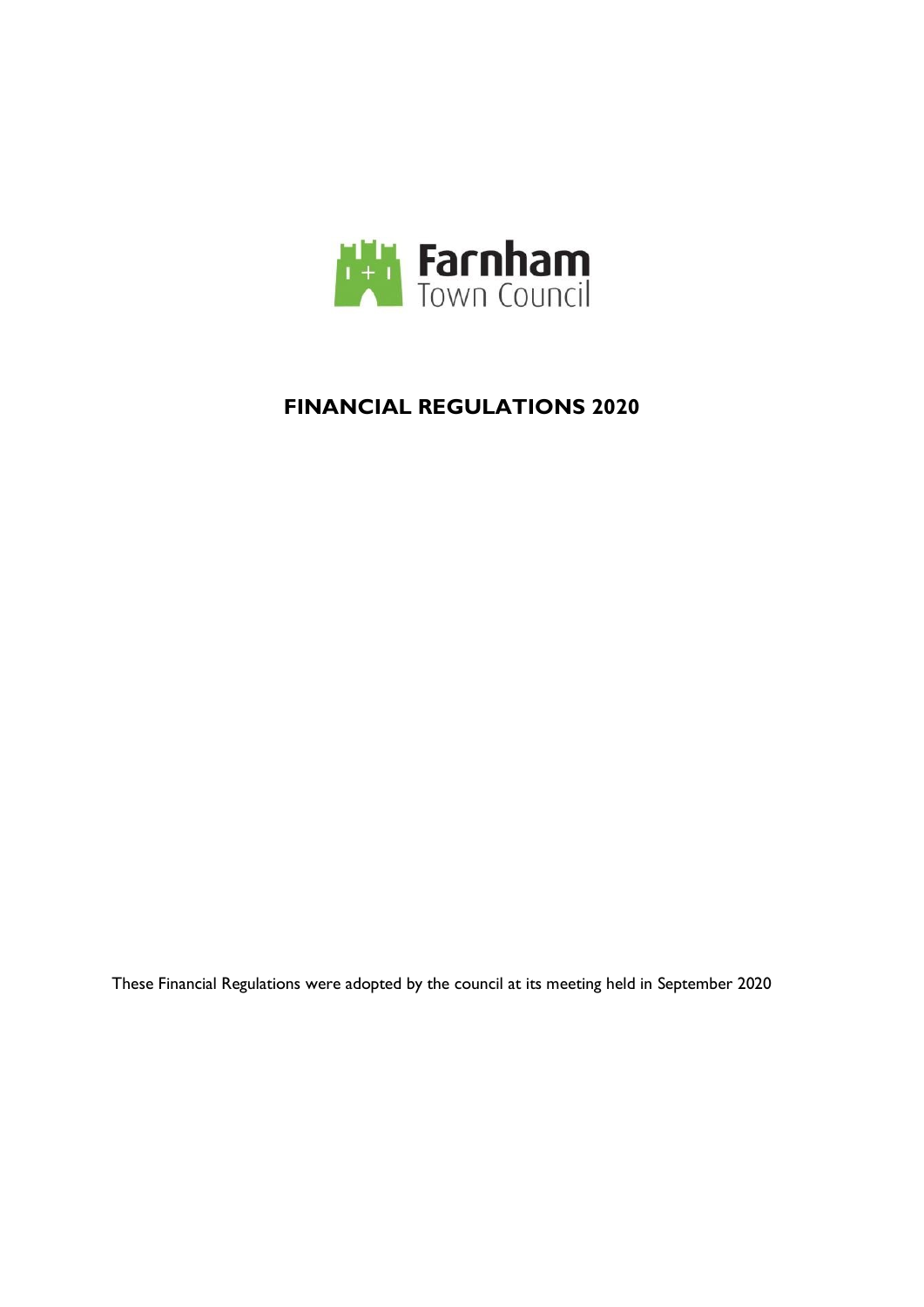# **Contents**

| T               | General                                                           | $\overline{2}$ |
|-----------------|-------------------------------------------------------------------|----------------|
| $\overline{2}$  | Accounting and audit (internal and external)                      | 4              |
| 3               | Annual estimates (budget) and forward planning                    | 5              |
| 4               | Budgetary control and authority to spend                          | 6              |
| 5               | Banking arrangements and authorisation of payments                | $\overline{7}$ |
| 6               | Instructions for the making of payments                           | 8              |
| 7               | Payment of salaries                                               | 10             |
| 8               | Loans and investments                                             | $\mathbf{H}$   |
| 9               | Income                                                            | $\mathbf{H}$   |
| $\overline{10}$ | Orders for work, goods and services                               | 12             |
| П               | Contracts                                                         | 13             |
| 12              | Payments under contracts for building or other construction works | 4              |
| 3               | Stores and equipment                                              | 15             |
| 4               | Assets, properties and estates                                    | 15             |
| 15              | Insurance                                                         | 16             |
| 16              | <b>Charities</b>                                                  | 16             |
| 17              | Risk management                                                   | 16             |
| 18              | Transparency                                                      | 16             |
| 9               | Materiality                                                       | 16             |
| 20              | Suspension and revision of Financial Regulations                  | 17             |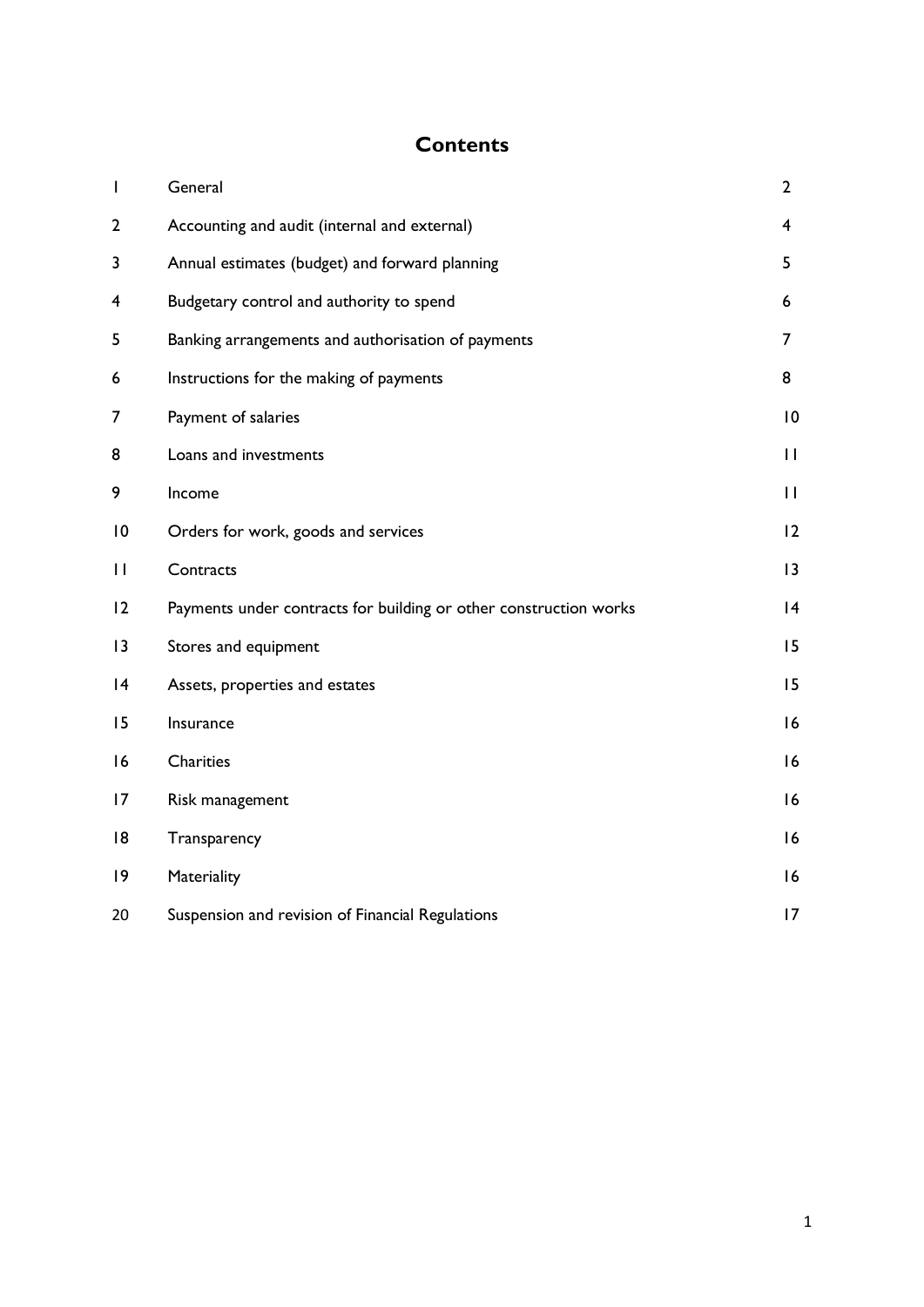## **1. General**

- 1.1. These financial regulations govern the conduct of financial management by Farnham Town Council and may only be amended or varied by resolution of the council. Financial regulations are one of the council's three governing policy documents providing procedural guidance for members and officers. Financial regulations must be observed in conjunction with the council's standing orders and any individual financial regulations relating to contracts.
- 1.2. The council is responsible in law for ensuring that its financial management is adequate and effective and that the council has a sound system of internal control which facilitates the effective exercise of the council's functions, including arrangements for the management of risk.
- 1.3. The council's accounting control systems must include measures:
	- for the timely production of accounts;
	- that provide for the safe and efficient safeguarding of public money;
	- to prevent and detect inaccuracy and fraud; and
	- identifying the duties of officers.
- 1.4. These financial regulations demonstrate how the council meets these responsibilities and requirements.
- 1.5. At least once a year, prior to approving the Annual Governance Statement, the council must review the effectiveness of its system of internal control which shall be in accordance with proper practices.
- 1.6. Deliberate or wilful breach of these Regulations by an employee may give rise to disciplinary proceedings.
- 1.7. Members of council are expected to follow the instructions within these Regulations and not to entice employees to breach them. Failure to follow instructions within these Regulations brings the office of councillor into disrepute.
- 1.8. The Responsible Financial Officer (RFO) holds a statutory office to be appointed by the council. The Town Clerk has been appointed as RFO for this council and these regulations will apply accordingly.
- 1.9. The Town Clerk/RFO:
	- acts under the policy direction of the council;
	- administers the council's financial affairs in accordance with all Acts, Regulations and proper practices;
	- determines on behalf of the council its accounting records and accounting control systems;
	- ensures the accounting control systems are observed;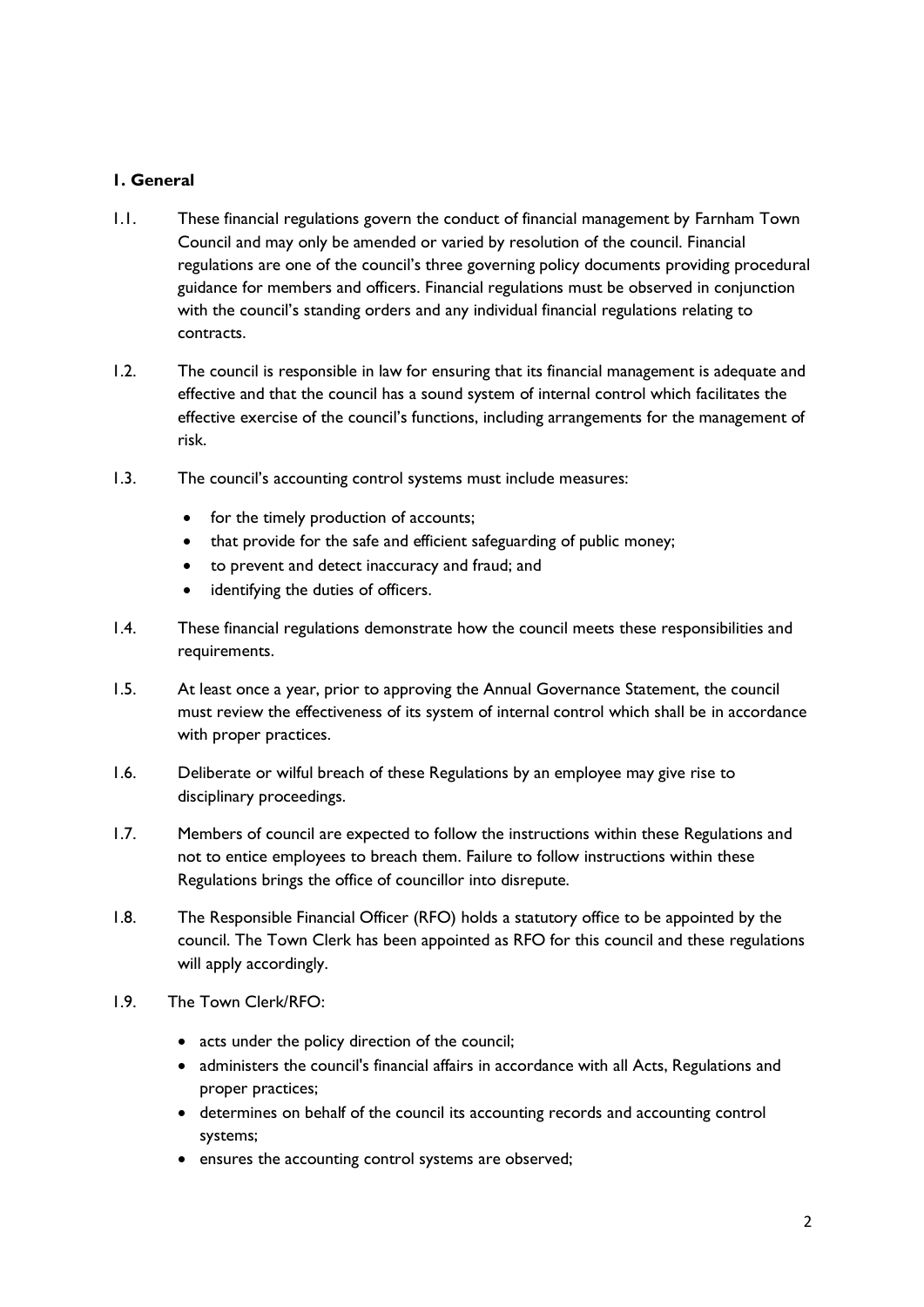- maintains the accounting records of the council up to date in accordance with proper practices;
- assists the council to secure economy, efficiency and effectiveness in the use of its resources; and
- produces financial management information as required by the council.
- 1.10. The accounting records determined by the RFO shall be sufficient to show and explain the council's transactions and to enable the RFO to ensure that any income and expenditure account and statement of balances, or record of receipts and payments and additional information, as the case may be, or management information prepared for the council from time to time comply with the Accounts and Audit Regulations.
- 1.11. The accounting records determined by the RFO shall in particular contain:
	- entries from day to day of all sums of money received and expended by the council and the matters to which the income and expenditure or receipts and payments account relate;
	- a record of the assets and liabilities of the council; and
	- wherever relevant, a record of the council's income and expenditure in relation to claims made, or to be made, for any contribution, grant or subsidy.
- 1.12. The accounting control systems determined by the RFO shall include:
	- procedures to ensure that the financial transactions of the council are recorded as soon as reasonably practicable and as accurately and reasonably as possible;
	- procedures to enable the prevention and detection of inaccuracies and fraud and the ability to reconstruct any lost records;
	- identification of the duties of officers dealing with financial transactions and division of responsibilities of those officers in relation to significant transactions;
	- procedures to ensure that uncollectable amounts, including any bad debts are not submitted to the council for approval to be written off except with the approval of the RFO and that the approvals are shown in the accounting records; and
	- measures to ensure that risk is properly managed.
- 1.13. The council is not empowered by these Regulations or otherwise to delegate certain specified decisions. In particular any decision regarding:
	- setting the final budget or the precept (council tax requirement);
	- approving accounting statements;
	- approving an annual governance statement:
	- borrowing;
	- writing off bad debts: authorisation of bad debt write-offs of up to £750 shall be delegated to the Town Clerk in consultation with the Strategy and Finance Working Group, and recorded in the minutes of the Working Group.
	- declaring eligibility for the General Power of Competence; and
	- addressing recommendations in any report from the internal or external auditors, shall be a matter for the full council only.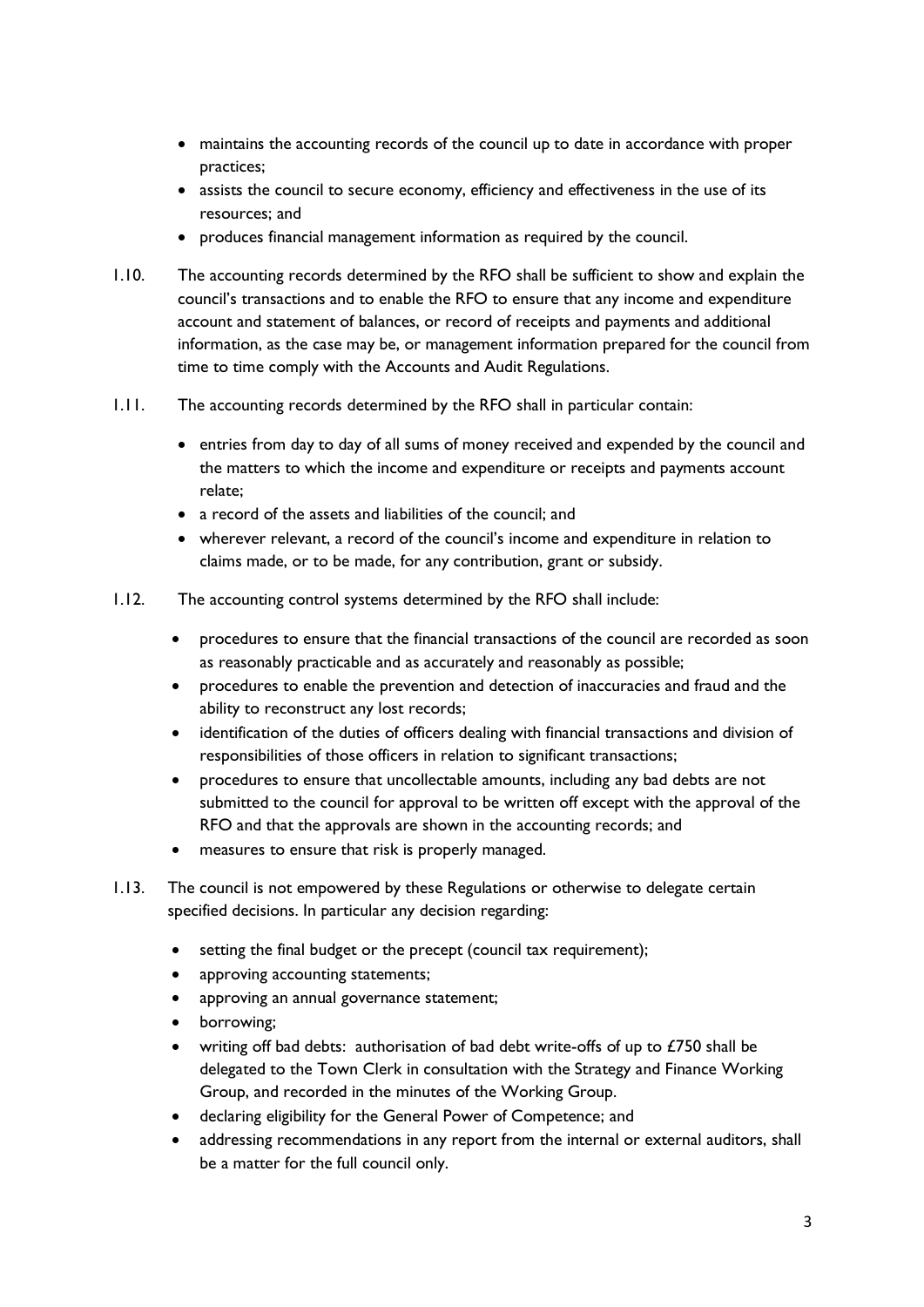- 1.14. In addition, the council must:
	- determine and keep under regular review the bank mandate for all council bank accounts;
	- approve any grant in excess of £10,000 or any single commitment in excess of £50,000 and
	- in respect of the annual salary for any employee have regard to agreements of the Society of Local Council Town Clerks (SLCC) and National association of Local Councils (NALC) and their recognised salary scales and decisions of The Joint Negotiating Committee for annual salaries of employees, having been reviewed by the Strategy & Finance Working Group or HR Panel in accordance with their terms of reference
- 1.15. In these financial regulations, references to the Accounts and Audit Regulations or 'the regulations' shall mean the regulations issued under the provisions of section 27 of the Audit Commission Act 1998, or any superseding legislation, and then in force unless otherwise specified.
- 1,16 In these financial regulations the term 'proper practice' or 'proper practices' shall refer to guidance issued in *Governance and Accountability for Local Councils - a Practitioners' Guide (England)* issued by the Joint Practitioners Advisory Group (JPAG), available from the websites of NALC and the Society for Local Council Town Clerks (SLCC).

## **2. Accounting and audit (internal and external)**

- 2.1. All accounting procedures and financial records of the council shall be determined by the RFO in accordance with the Accounts and Audit Regulations, appropriate guidance and proper practices.
- 2.2. On a regular basis, at least once in each quarter, and at each financial year end, the Strategy & Finance Working Group shall verify bank reconciliations (for all accounts) produced by the RFO. The minutes shall be evidence of verification and be reported, including any exceptions, to and noted by council.
- 2.3. The RFO shall complete the annual statement of accounts, annual report, and any related documents of the council contained in the Annual Return (as specified in proper practices) as soon as practicable after the end of the financial year and having certified the accounts shall submit them and report thereon to the council within the timescales set by the Accounts and Audit Regulations.
- 2.4. The council shall ensure that there is an adequate and effective system of internal audit of its accounting records, and of its system of internal control in accordance with proper practices. Any officer or member of the council shall make available such documents and records as appear to the council to be necessary for the purpose of the audit and shall, as directed by the council, supply the RFO, internal auditor, or external auditor with such information and explanation as the council considers necessary for that purpose.
- 2.5. The internal auditor shall be appointed by and shall carry out the work in relation to internal controls required by the council in accordance with proper practices.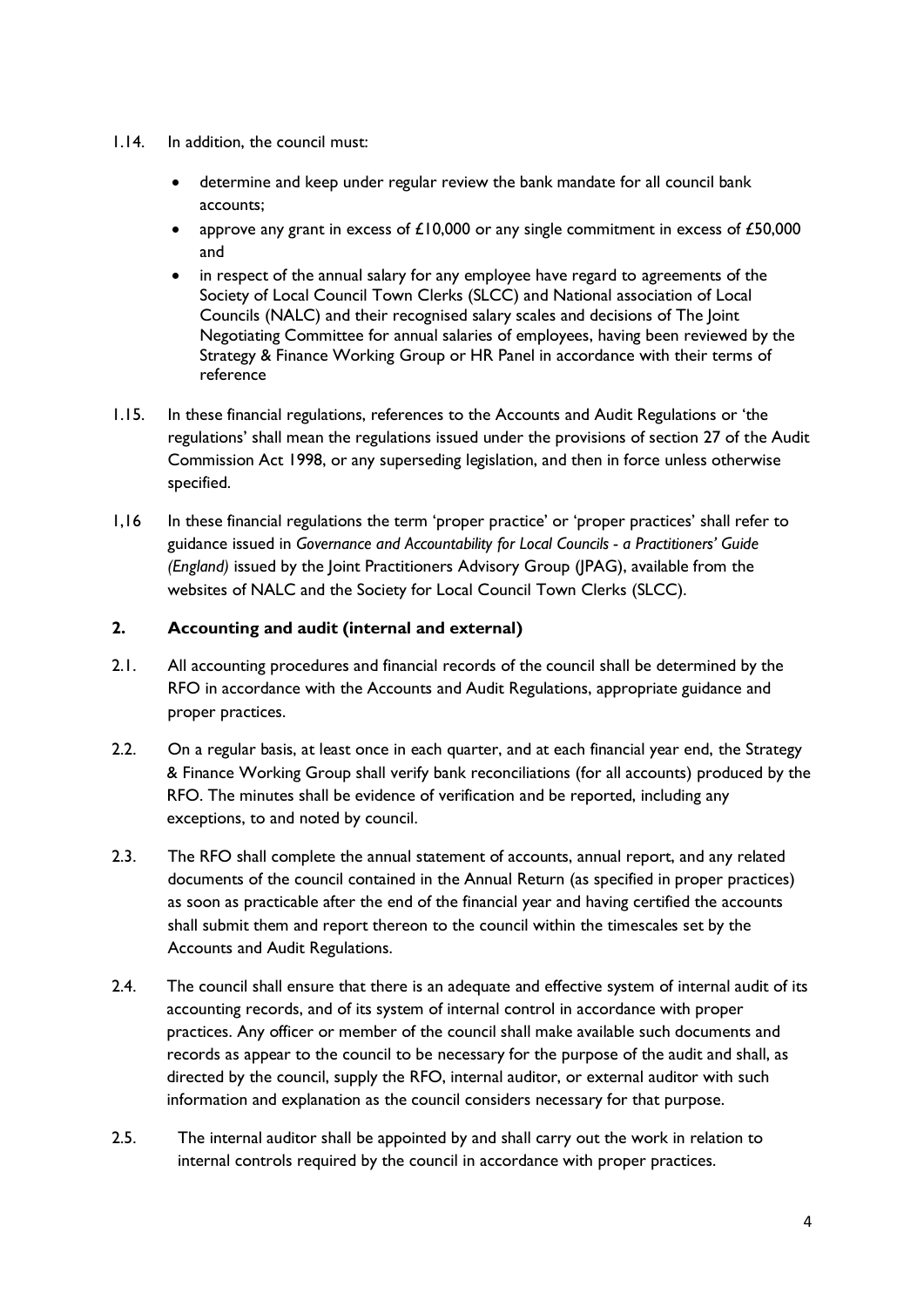- 2.6. The internal auditor shall:
	- be competent and independent of the financial operations of the council;
	- report to council in writing, or in person, on a regular basis with a minimum of one annual written report during each financial year;
	- to demonstrate competence, objectivity and independence, be free from any actual or perceived conflicts of interest, including those arising from family relationships; and
	- has no involvement in the financial decision making, management or control of the council
- 2.7. Internal or external auditors may not under any circumstances:
	- perform any operational duties for the council;
	- initiate or approve accounting transactions; or
	- direct the activities of any council employee, except to the extent that such employees have been appropriately assigned to assist the internal auditor.
- 2.8. For the avoidance of doubt, in relation to internal audit the terms 'independent' and 'independence' shall have the same meaning as is described in proper practices.
- 2.9. The RFO shall make arrangements for the exercise of electors' rights in relation to the accounts including the opportunity to inspect the accounts, books, and vouchers and display or publish any notices and statements of account required by Audit Commission Act 1998, or any superseding legislation, and the Accounts and Audit Regulations.
- 2.10. The RFO shall, without undue delay, bring to the attention of all councillors any correspondence or report from internal or external auditors.

# **3. Annual estimates (budget) and forward planning**

- 3.1. Each Working Group shall consider proposals to the Council in respect of revenue and capital including the use of reserves and sources of funding for the following financial year not later than the end of November each year.
	- 3.2. Detailed estimates of all receipts and payments including the use of reserves and all sources of funding for the following year shall be prepared each year by the RFO in the form of a budget to be considered by the Strategy & Finance Working Group and subsequently Full Council in its December meeting.
	- 3.3. The council shall consider annual budget proposals in relation to a three year forecast of revenue and capital receipts and payments including recommendations for the use of reserves and sources of funding and consider updating the forecast accordingly.
	- 3.4. The council shall fix the precept (council tax requirement), and relevant basic amount of council tax to be levied for the ensuing financial year not later than by the end of January each year. The RFO shall issue the precept to the billing authority and shall supply each member with a copy of the approved annual budget.
	- 3.5. The approved annual budget shall form the basis of financial control for the ensuing year.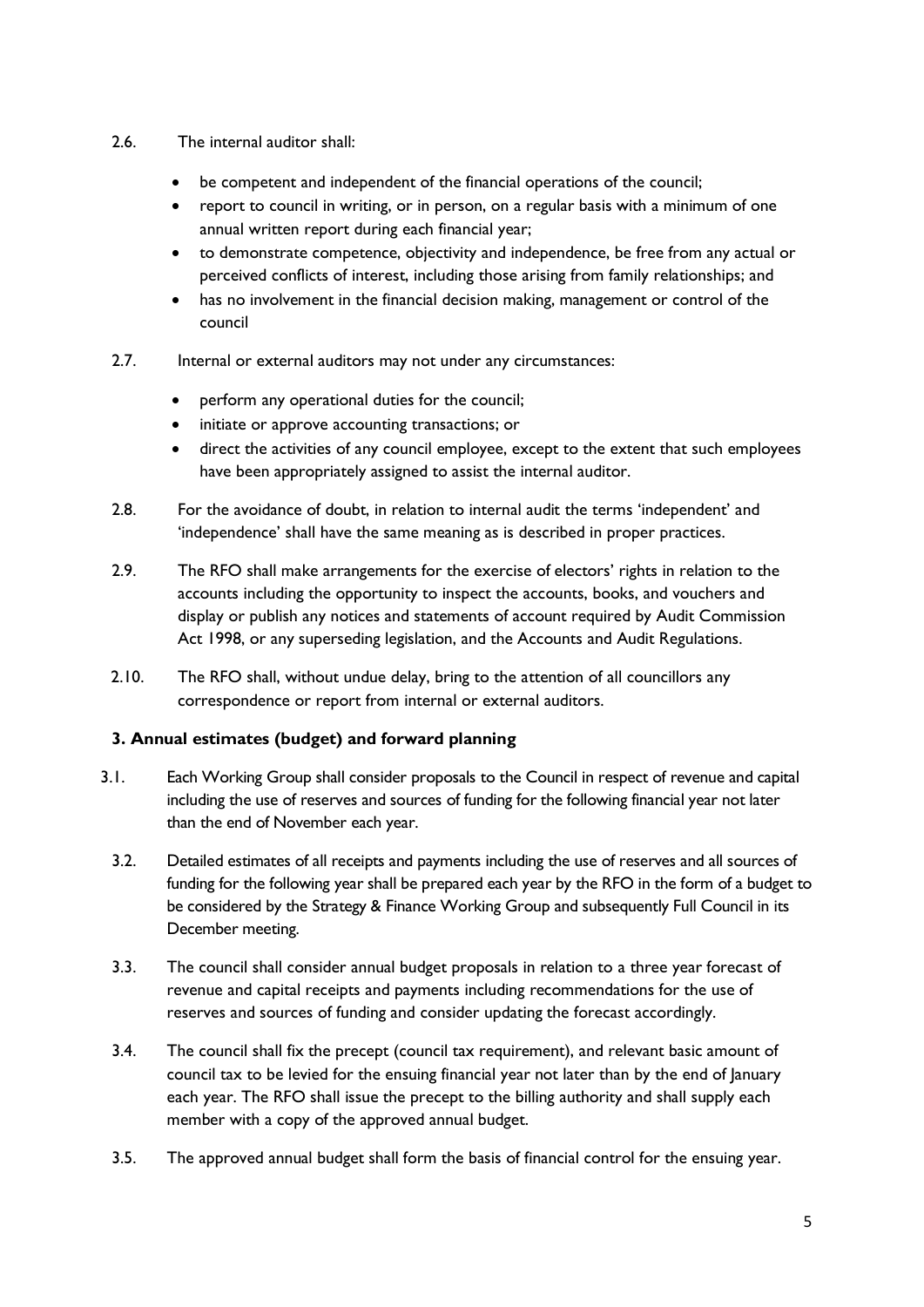## **4. Budgetary control and authority to spend**

- 4.1. Expenditure on revenue items may be authorised up to the amounts included for that class of expenditure in the approved budget. This authority is to be determined by:
	- the council for all items over £25,000;
	- The Town Clerk up to £25,000 for items with budgetary approval; or
	- The Town Clerk in conjunction with the Leader and Mayor for items up to £25,000 without budgetary approval for urgent matters;
	- Officers delegated by the Town Clerk up to £5,000 within approved budgets.

Such authority is to be evidenced by a minute or by an authorisation slip duly signed by the Town Clerk, and where necessary also by the appropriate councillor(s).

Contracts may not be disaggregated to avoid controls imposed by these regulations.

- 4.2. No expenditure may be authorised that will exceed the amount provided in the revenue budget for that class of expenditure other than by resolution of the council. During the budget year and with the approval of council having considered fully the implications for public services, unspent and available amounts may be moved to other Working Group budget headings or to an earmarked reserve as appropriate ('virement'). The Town Clerk is authorised to vire money between budget heads within each Working Group in association with the Lead Member of Strategy and Finance or the Lead Member of the relevant Working Group in order to reflect changing requirements throughout the year. Any such virement exceeding £10,000 is to be reported to the Council.
- 4.3. Unspent provisions in the revenue or capital budgets for completed projects shall not be carried forward to a subsequent year.
- 4.4. The salary budgets are to be reviewed at least annually for the following financial year and such review shall be evidenced by a hard copy schedule signed by the Town Clerk and the Chairman of the HR Panel or Strategy & Finance Working Group. The RFO will inform Working Groups of any changes impacting on their budget requirement for the coming year in good time.
- 4.5. In cases of extreme risk to the delivery of council services, the Town Clerk may authorise revenue expenditure on behalf of the council which in the Town Clerk's judgement it is necessary to carry out. Such expenditure includes repair, replacement or other work, whether or not there is any budgetary provision for the expenditure, subject to a limit of £20,000. The Town Clerk shall consult with the Leader and Mayor as soon as possible and report to the council as soon as practicable thereafter.
- 4.6. No expenditure shall be authorised in relation to any capital project and no contract entered into or tender accepted involving capital expenditure unless the council is satisfied that the necessary funds are available and the requisite borrowing approval has been obtained.
- 4.7. All capital works shall be administered in accordance with the council's standing orders and financial regulations relating to contracts.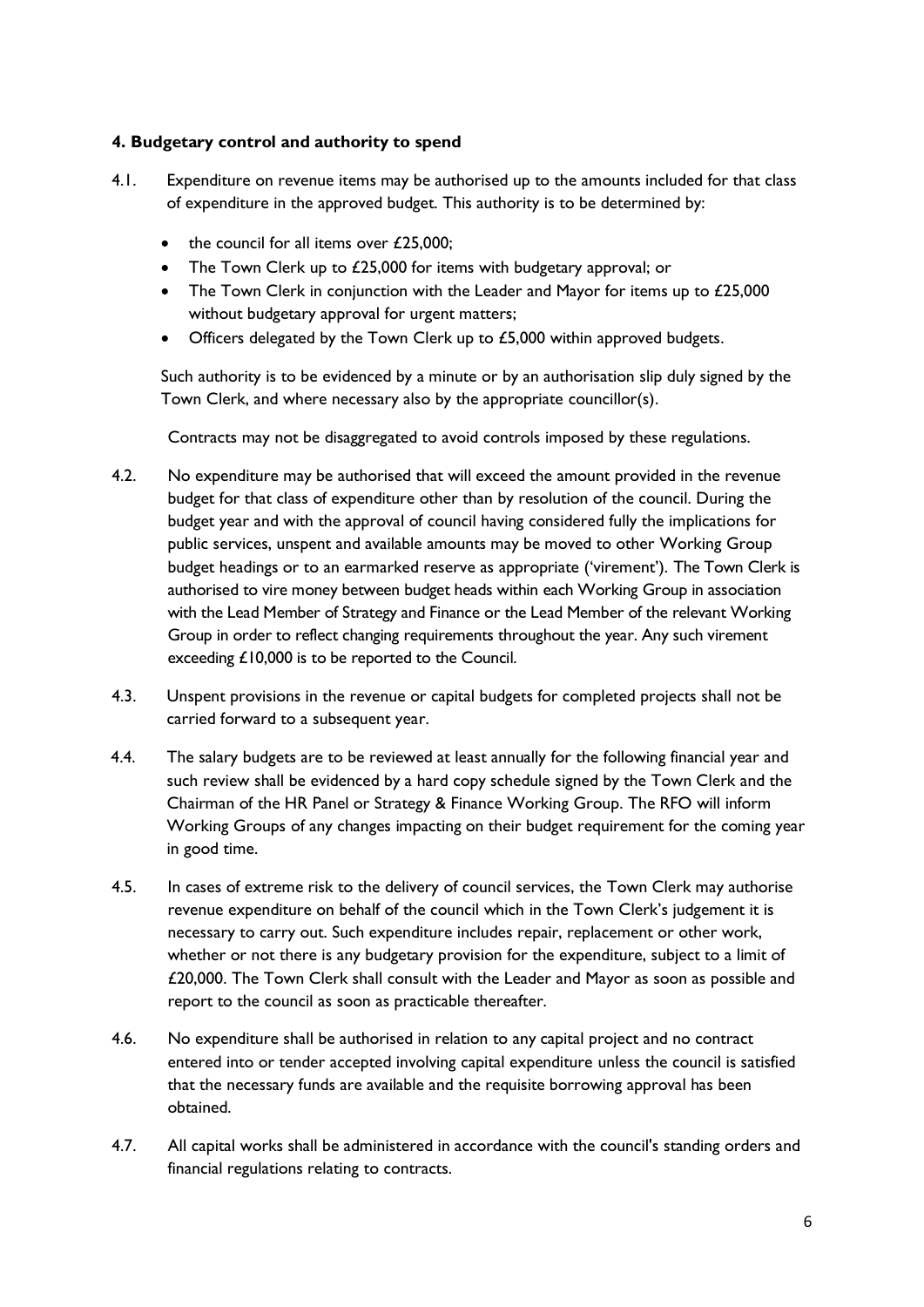- 4.8. The RFO shall regularly provide the council with a statement of receipts and payments to date under each head of the budgets, comparing actual expenditure to the appropriate date against that planned as shown in the budget. These statements are to be prepared at least at the end of each financial quarter and shall show explanations of material variances. For this purpose "material" shall be in excess of £10,000.
- 4.9. Changes in earmarked reserves shall be approved by council as part of the budgetary control process.

#### **5. Banking arrangements and authorisation of payments**

- 5.1. The council's banking arrangements, including the bank mandate, shall be made by the Town Clerk/RFO and approved by the council; banking arrangements may not be delegated to a committee/Working Group. They shall be regularly reviewed for safety and efficiency. Where internet banking arrangements are made with any bank, the Town Clerk/RFO shall be appointed as the Service Administrator but will not be a signatory on the accounts other than to transfer funds between Town Council approved accounts for investment purposes. The bank mandate approved by the council shall identify a number of councillors who will be authorised to approve transactions on those accounts. The bank mandate will state clearly the amounts of payments that can be instructed by the use of the Service Administrator alone, or by the Service Administrator with a stated number of approvals.
- 5.2. The RFO shall prepare a schedule of payments requiring authorisation by two of the Council's Authorised Signatories. The two Authorised Signatories shall review the schedule for compliance and, having satisfied themselves shall authorise payment by signing the schedule. To indicate agreement of the details shown on any cheque or order for payment with the invoice or similar documentation, the signatories shall each also initial the cheque counterfoil or electronic payment slip. Electronic payments will be the primary method of payment.

A full list of payments which have been authorised by members will be available for inspection and review at the Strategy & Finance Working Group least quarterly, and any payments above £100 will be published on the Council's website for transparency purposes.

Any Personal payments (including salaries, wages, expenses and any payment made in relation to the termination of a contract of employment) may be summarised to remove public access to any personal information but will be available to those councillors authorising payment.

- 5.3. All invoices for payment shall be examined, verified and certified by the RFO to confirm that the work, goods or services to which each invoice relates has been received, carried out, examined and represents expenditure previously approved by the council.
- 5.4. The RFO shall examine invoices for arithmetical accuracy and analyse them to the appropriate expenditure heading. The RFO shall take all steps to pay all invoices submitted, and which are in order, as soon as is practicable.
- 5.5. The RFO shall have delegated authority to authorise the payment of items only in the following circumstances: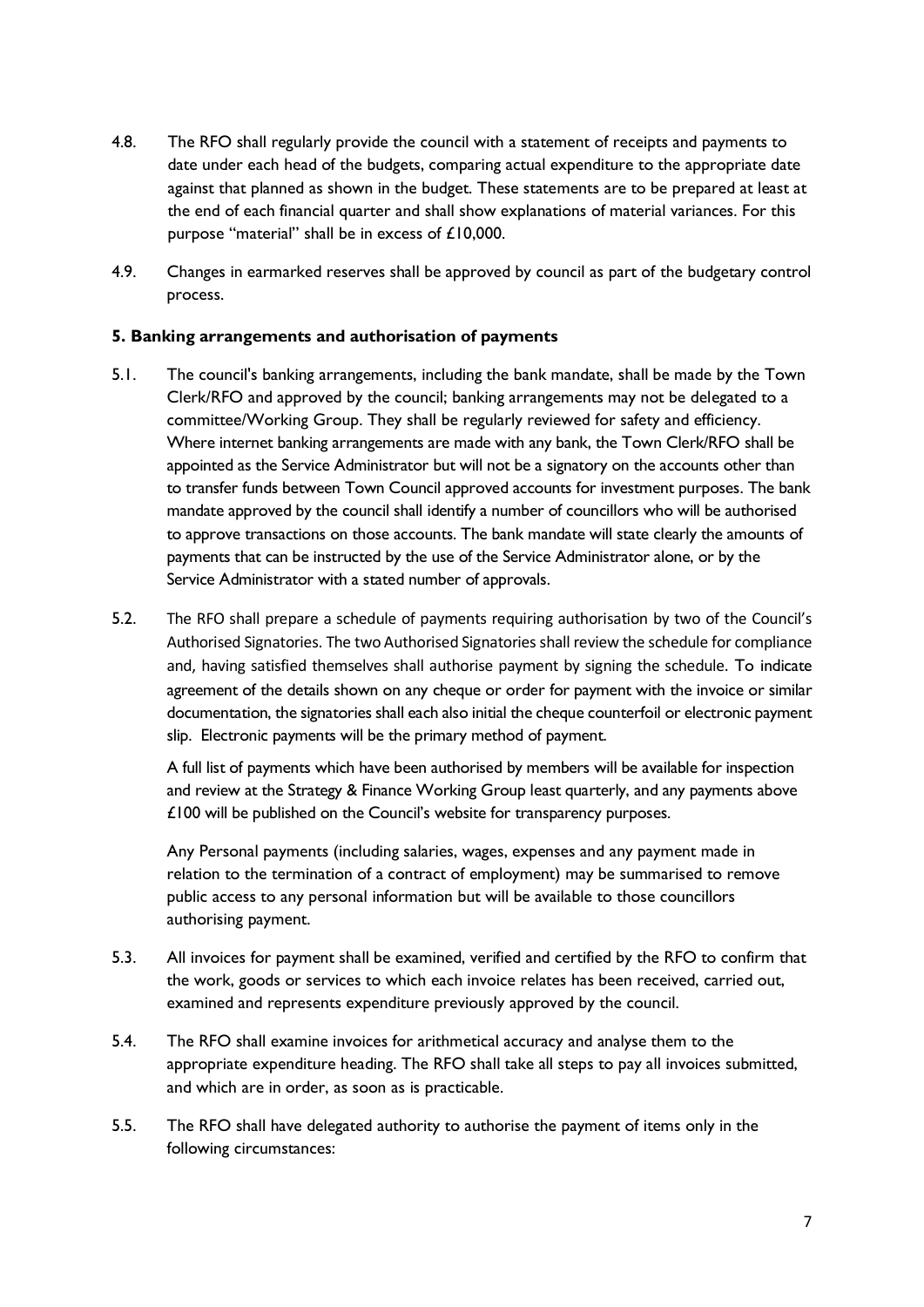- a) If a payment is necessary to avoid a charge to interest under the Late Payment of Commercial Debts (Interest) Act 1998, and the due date for payment is before the next scheduled Meeting of council, where the Town Clerk/RFO certify that there is no dispute or other reason to delay payment, provided that a list of such payments shall be submitted to the next appropriate meeting of the Strategy & Finance Working Group
- b) An expenditure item authorised under 5.6 below (continuing contracts and obligations);
- c) fund transfers and investments within the councils banking arrangements provided that a list of such payments/balances shall be submitted to the next appropriate meeting of Strategy and Finance Working Group.
- 5.6. For each financial year the Town Clerk and RFO shall draw up a list of due payments including direct debits and Standing Orders which arise on a regular basis as the result of a continuing contract, statutory duty, or obligation (such as but not exclusively) Salaries, PAYE and NI, Superannuation Fund, utilities and regular maintenance contracts and the like for which the Strategy & Finance Working Group may authorise payment for the year provided that the requirements of regulation 4.1 (Budgetary Controls) are adhered to.
- 5.7. A record of regular payments made under 5.6 above shall be reviewed and signed by two members on each and every occasion when payment is authorised - thus controlling the risk of duplicated payments being authorised and / or made.
- 5.8. In respect of grants the Strategy & Finance Working Group shall allocate expenditure within any limits set by council and in accordance with any policy statement approved by council. and be subject to ratification by resolution of the council. The Town Clerk shall be authorised to approve small grants in accordance with the decision of Council.
- 5.9. Members are subject to the Code of Conduct that has been adopted by the council and shall comply with the Code and Standing Orders when a decision to authorise or instruct payment is made in respect of a matter in which they have a disclosable pecuniary or other interest, unless a dispensation has been granted.
- 5.10. The council will aim to rotate the duties of members in these Regulations so that onerous duties are shared out as evenly as possible over time.
- 5.11. Changes to account details for suppliers, which are used for internet banking may only be changed on written hard copy notification by the supplier and supported by hard copy authority for change signed by two of the Town Clerk/RFO/ bookkeeper/accountant/a member. A programme of ad hoc checks of standing data with suppliers will be followed.
- 5.12 Corporate credit cards and trade card accounts opened by the Council shall be specifically designated to named officers, as approved by the Town Clerk, and shall be subject to automatic payment in full each month. Personal credit or debit cards of members or staff should not normally be used.

#### **6. Instructions for the making of payments**

6.1. The council will make safe and efficient arrangements for the making of its payments.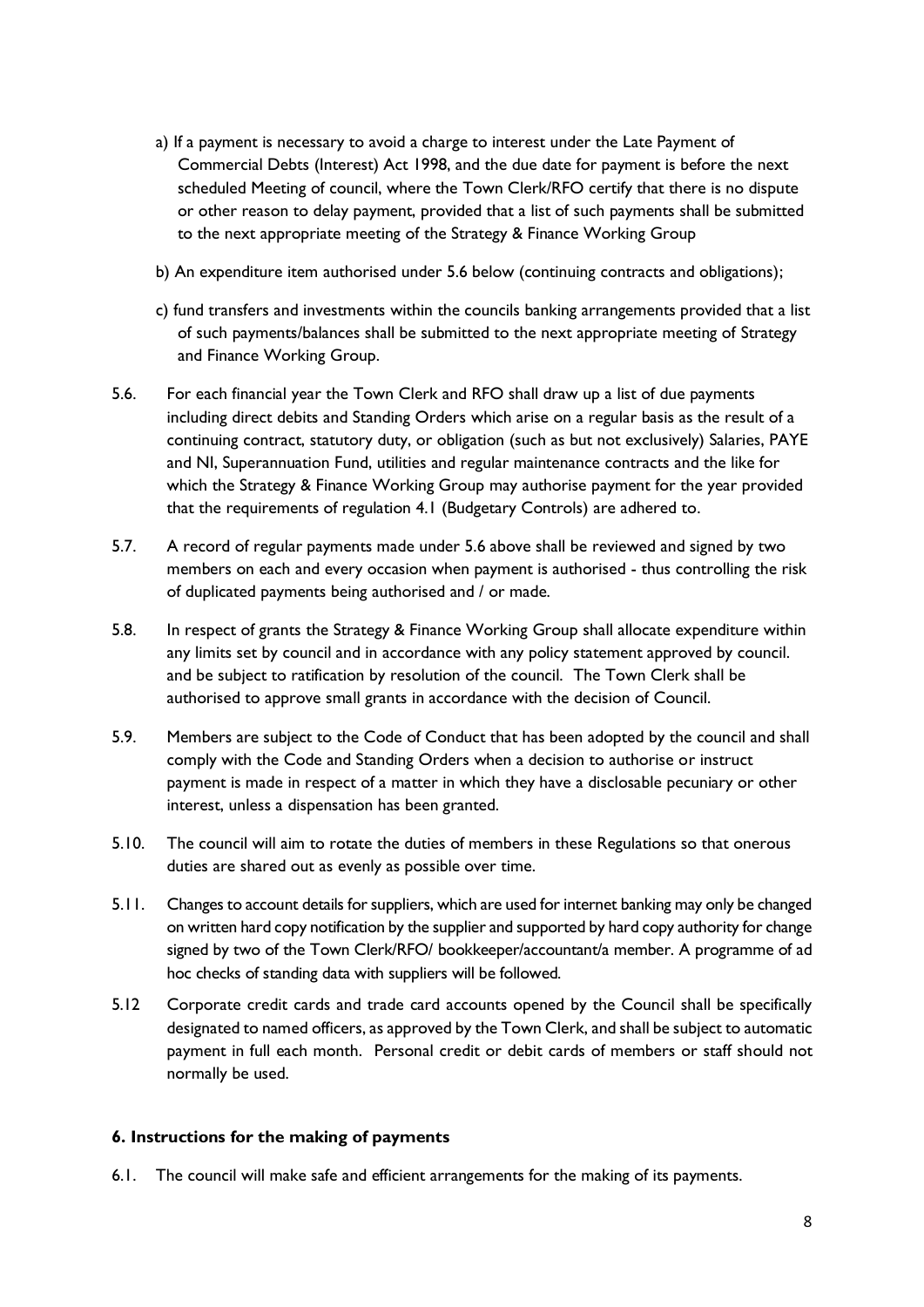- 6.2. Following authorisation under Financial Regulation 5 above, the Town Clerk/RFO shall give instruction that a payment shall be made.
- 6.3. All payments shall be effected by electronic transfer (BACS, CHAPS) cheque or other instructions to the council's bankers provided evidence is retained showing which members approved the payment
- 6.4. Cheques or orders for payment drawn on the bank account in accordance with the schedule shall be signed by two members of council (three for payments above  $\pounds$ 15,000) with the approval instruction countersigned by the Town Clerk. A member who is a bank signatory, having a connection by virtue of family or business relationships with the beneficiary of a payment, should not, under normal circumstances, be a signatory to the payment in question.
- 6.5. To indicate agreement of the details shown on the cheque or order for payment with the counterfoil and the invoice or similar documentation, the signatories shall each also initial the payment counterfoil.
- 6.6. If thought appropriate by the council, payment for regular payments and services such as salaries, utility supplies (energy, telephone and water) and any National Non-Domestic Rates may be made by variable direct debit provided that the instructions are reviewed and signed by two members and any payments are reported as made. The approval of the use of a variable direct debit shall be renewed by resolution of the council at least every two years.
- 6.7 Where a computer requires use of a personal identification number (PIN) or other password(s), for access to the council's records on that computer, a note shall be made of the Town Clerk's PIN and Passwords which shall be retained in the Council's safe in a sealed dated envelope. This envelope may not be opened other than in the presence of two councillors. After the envelope has been opened, in any circumstances, the PIN and / or passwords shall be changed as soon as practicable. The fact that the sealed envelope has been opened, in whatever circumstances, shall be reported to all members immediately and formally to the next available meeting of the council. This will not be required for a member's personal computer used only for remote authorisation of bank payments. Any councillors/staff/contractors (eg accountant of bookkeeper) who are issued with a banking device or password are required to submit them on termination of office or contract along with any access passwords.
- 6.8. No employee or councillor shall disclose any PIN or password, relevant to the working of the council or its bank accounts, to any person not authorised in writing by the council or Town Clerk.
- 6.9. Regular back-up copies of the records on any computer shall be made and shall be stored securely away from the computer in question, and preferably off site.
- 6.10. The council, and any members using computers for the council's financial business, shall ensure that anti-virus, anti-spyware and firewall software with automatic updates, together with a high level of security, is used.
- 6.11 Access to any internet banking accounts will be directly to the access page (which may be saved under "favourites"), and not through a search engine or e-mail link. Remembered or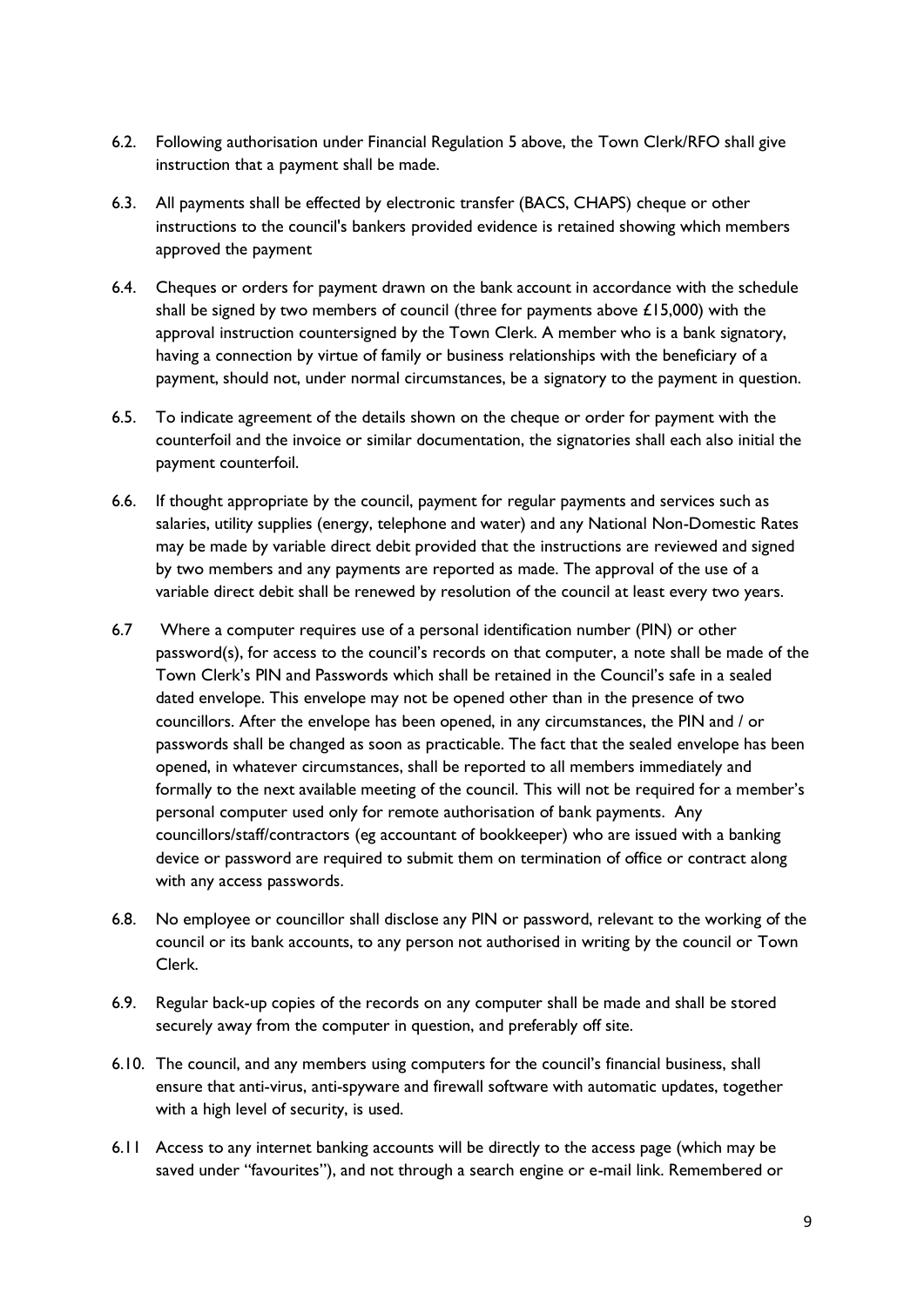saved passwords facilities must not be used on any computer used for council banking work. Breach of this Regulation will be treated as a very serious matter under these regulations.

6.12 The RFO shall maintain a petty cash float of up to £500 for the purpose of defraying operational and other expenses. Vouchers for payments made from petty cash shall be kept to substantiate the payment.

Income received on an ad hoc basis may occasionally be paid into the petty cash float but must be separately receipted in full and accounted for otherwise must be banked, as provided elsewhere in these regulations.

Payments to maintain the petty cash float shall be shown separately on the schedule of payments presented to council under 5.2 above.]

6.14 Designated Officers may make official purchases on commercial cards or procurement cards as authorised by the Town Clerk, subject to agreed limits and each statement being reviewed by the required number of Councillors set out in Regulation 5.2. The overall Council limit of the Commercial Cards is set at £10,000.

#### **7. Payment of salaries**

- 7.1. As an employer, the council shall make arrangements to meet fully the statutory requirements placed on all employers by PAYE and National Insurance legislation. The payment of all salaries shall be made in accordance with payroll records and the rules of PAYE and National Insurance currently operating, and salary rates shall be as agreed by council, or the HR Panel.
- 7.2. Payment of salaries and payment of deductions from salary such as may be required to be made for tax, national insurance and pension contributions, or similar statutory or discretionary deductions must be made in accordance with the payroll records and on the appropriate dates stipulated in employment contracts. The Council may use an external payroll provider and updated payroll information shall be provided to Council or the appropriate Committee or Working Group on a regular basis and detailed records kept
- 7.3. Any increments payable in accordance with staff contracts shall be reviewed and implemented by the Town Clerk and reported to the HR Panel. The salaries for posts recruited by the Town Clerk under the scheme of delegation shall be within the FTC Job Evaluation Scheme.
- 7.4. Each and every payment to employees of net salary and to the appropriate creditor of the statutory and discretionary deductions shall be recorded in a separate confidential record. This confidential record is not open to inspection or review (under the Freedom of Information Act 2000 or otherwise) other than:

a) by any councillor who can demonstrate a need to know;

b) by the internal auditor;

c) by the external auditor; or

d) by any person authorised under Audit Commission Act 1998, or any superseding legislation.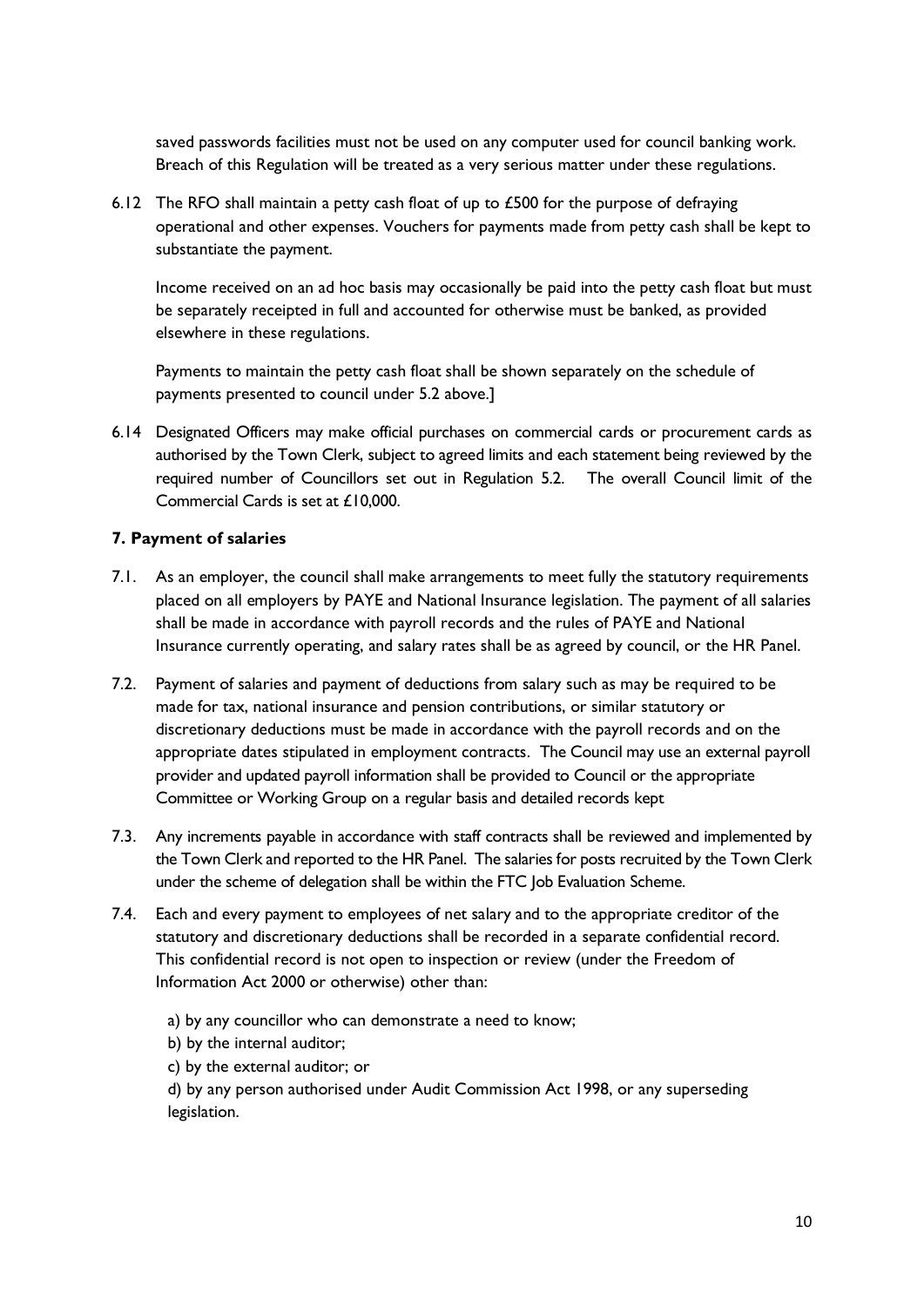- 7.5. The total of such payments in each calendar month shall be reported with all other payments as made as may be required under these Financial Regulations, to ensure that only payments due for the period have actually been paid.
- 7.6. An effective system of personal performance management should be maintained for the senior officers.
- 7.7. Any termination payments shall be supported by a clear business case and reported to the council. Termination payments shall only be authorised by council.
- 7.8 The Town Clerk may employ temporary or agency staff where the business case supports this.

#### **8. Loans and investments**

- 8.1. All borrowings shall be effected in the name of the council, after obtaining any necessary borrowing approval. Any application for borrowing approval shall be approved by Council as to terms and purpose. The application for borrowing approval, and subsequent arrangements for the loan shall only be approved by full council.
- 8.2. Any financial arrangement which does not require formal borrowing approval from the Secretary of State (such as Hire Purchase or Leasing of tangible assets) shall be subject to approval by the full council. In each case a report in writing shall be provided to council in respect of value for money for the proposed transaction.
- 8.4. All loans and investments shall be negotiated in the name of the council and shall be for a set period in accordance with council policy.
- 8.5. The council shall consider the need for an Investment Strategy and Policy which, if drawn up, shall be in accordance with relevant regulations, proper practices and guidance. Any Strategy and Policy shall be reviewed by the council at least annually.
- 8.6. All investments of money under the control of the council shall be in the name of the council.
- 8.7. All investment certificates and other documents relating thereto shall be retained in the custody of the RFO.
- 8.8. Payments in respect of short term or long-term investments, including transfers between bank accounts held in the same bank, or branch, shall be made in accordance with Regulation 5 (Authorisation of payments) and Regulation 6 (Instructions for payments).

#### **9. Income**

- 9.1. The collection of all sums due to the council shall be the responsibility of and under the supervision of the Town Clerk/RFO.
- 9.2. Particulars of all charges to be made for work done, services rendered or goods supplied shall be agreed annually by the council, notified to the RFO and the RFO shall be responsible for the collection of all accounts due to the council.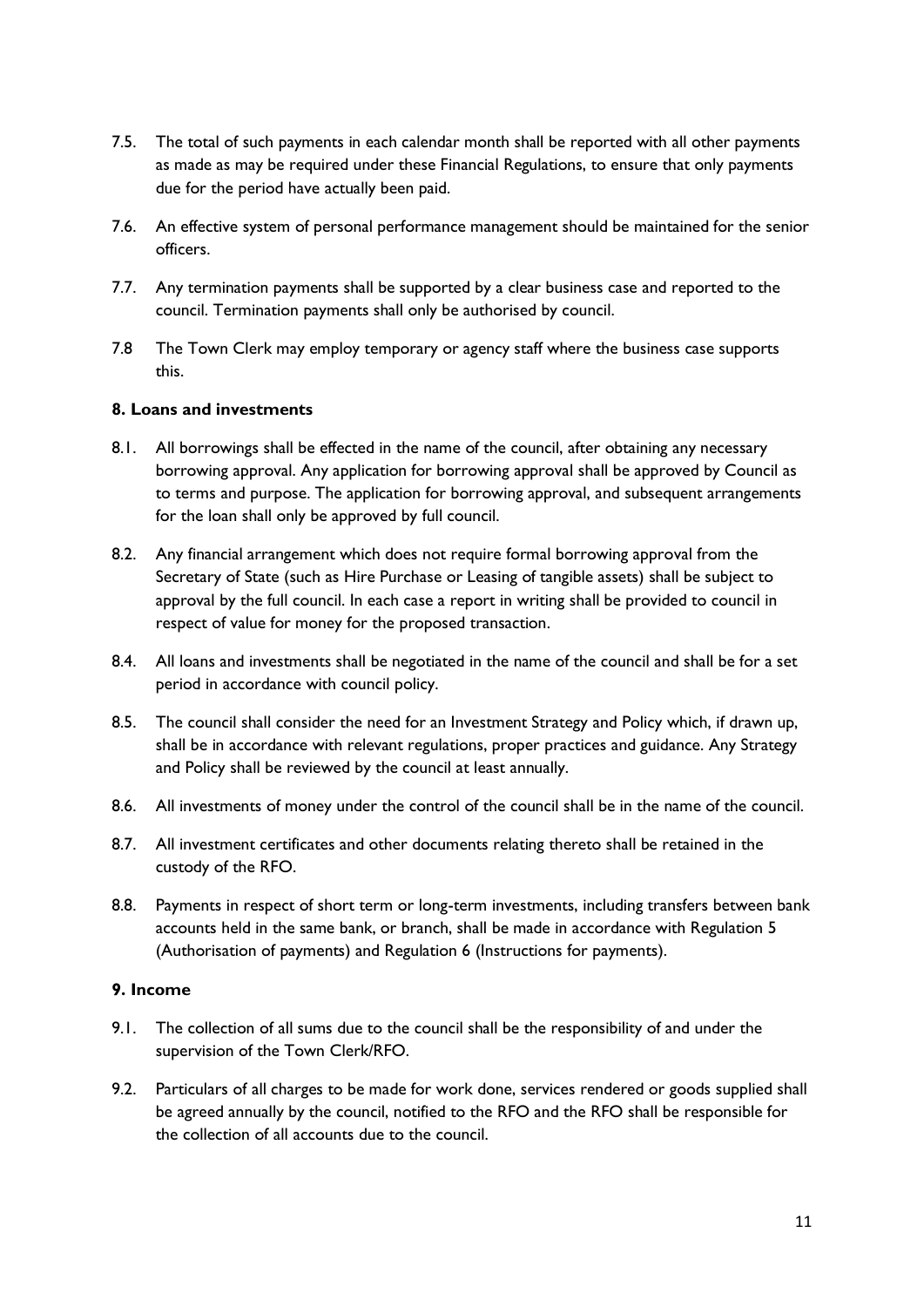- 9.3. The council will review all fees and charges at least annually, following a report of the Town Clerk during the budget setting cycle.
- 9.4. Any sums found to be irrecoverable and any bad debts shall be reported to the council and shall be written off in the year.
- 9.5. All sums received on behalf of the council shall be recorded intact, banked as required, or retained securely in the safe as directed by the RFO. In all cases, all receipts shall be deposited with the council's bankers with such frequency as the RFO considers necessary.
- 9.6. The origin of each receipt shall be entered on the paying-in slip.
- 9.7. Personal cheques shall not be cashed out of money held on behalf of the council.
- 9.8. The RFO shall promptly complete any VAT Return that is required. Any repayment claim due in accordance with VAT Act 1994 section 33 shall be made at least annually coinciding with the financial year end.
- 9.9. Where any significant sums of cash are regularly received by the council, the RFO shall take such steps as are agreed by the council to ensure that more than one person is present when the cash is counted in the first instance, that there is a reconciliation to some form of control such as ticket issues, and that appropriate care is taken in the security and safety of individuals banking such cash.
- 9.10. Any income arising which is the property of a charitable trust or Charity Appeal managed by the Council shall be paid into the appropriate bank account. Instructions for the payment of funds due from the charitable trust to the council (to meet expenditure already incurred by the authority) will be given by the Managing Trustees of the charity meeting separately from any council meeting (see also Regulation 16 below).]

#### **10. Orders for work, goods and services**

- 10.1. An official order or letter shall be issued for all work, goods and services unless a formal contract is to be prepared or an official order would be inappropriate. Copies of orders shall be retained. Order books shall be controlled by the RFO.
- 10.2. All councillors and officers are responsible for obtaining value for money at all times.
- 10.3. An officer issuing an official order shall ensure as far as reasonable and practicable that the best available terms are obtained in respect of each transaction, usually by obtaining three or more quotations or estimates from appropriate suppliers, subject to any de minimis provisions in Regulation 11.1 below.
- 10.4. A member may not issue an official order or make any contract on behalf of the council.
- 10.5. The RFO shall verify the lawful nature of any proposed purchase before the issue of any order, and in the case of new or infrequent purchases or payments, the RFO shall ensure that the statutory authority shall be reported to the meeting at which the order is approved so that the minutes can record the power being used where appropriate.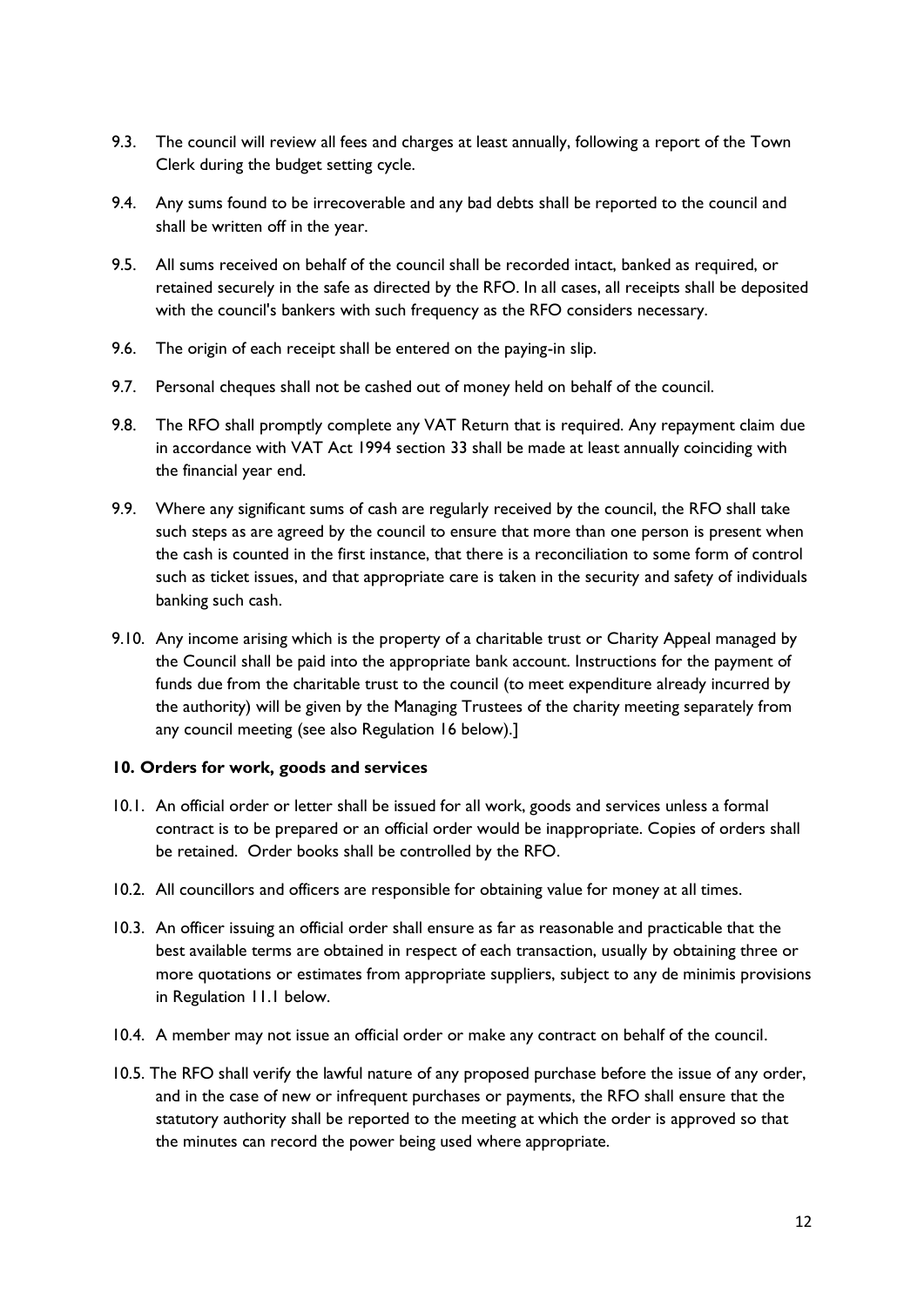## **11. Contracts**

11.1. Procedures as to contracts are laid down as follows:

a) Every contract shall comply with these financial regulations, and no exceptions shall be made otherwise than in an emergency provided that this regulation need not apply to contracts which relate to items (i) to (vi) below:

- i. for the supply of gas, electricity, water, sewerage and telephone services;
- ii. for specialist services such as are provided by legal professionals acting in disputes;
- iii. for work to be executed or goods or materials to be supplied which consist of repairs to or parts for existing machinery or equipment or plant;
- iv. for work to be executed or goods or materials to be supplied which constitute an extension of an existing contract by the council;
- $v.$  for additional audit work of the external auditor up to an estimated value of  $£500$ (in excess of this sum the Town Clerk/RFO shall act after consultation with the Mayor and Leader); and
- vi. for goods or materials proposed to be purchased which are proprietary articles and / or are only sold at a fixed price.
- b) Where the council intends to procure or award a public supply contract, public service contract or public works contract as defined by The Public Contracts Regulations 2015 ("the Regulations") which is valued at £25,000 or more, the council shall comply with the relevant requirements of the Regulations<sup>1</sup>.
	- To use the Contract Finder website to advertise contract opportunities
	- Set out the procedures to be followed in awarding new contracts
	- To publicise the award of new contracts
- c) The full requirements of The Regulations, as applicable, shall be followed in respect of the tendering and award of a public supply contract, public service contract or public works contract which exceed thresholds in The Regulations set by the Public Contracts Directive 2014/24/EU (which may change from time to time)2.
- d) When applications are made to waive financial regulations relating to contracts to enable a price to be negotiated without competition the reason shall be embodied in a recommendation to the council.
- e) Such invitation to tender shall state the general nature of the intended contract and the Town Clerk shall obtain the necessary technical assistance to prepare a specification in appropriate cases. The invitation shall in addition state that tenders must be addressed to the Town Clerk in the ordinary course of post. Each tendering firm shall be supplied with a specifically marked envelope in which the

<sup>&</sup>lt;sup>1</sup> The Regulations require councils to use the Contracts Finder website to advertise contract opportunities, set out the procedures to be followed in awarding new contracts and to publicise the award of new contracts

 $2$  Thresholds currently applicable (1 Jan 2020) are:

a) For public supply and public service contracts 214,000 Euros (£189 330)

b) For public works contracts 5,350,000 Euros (£4,733,252)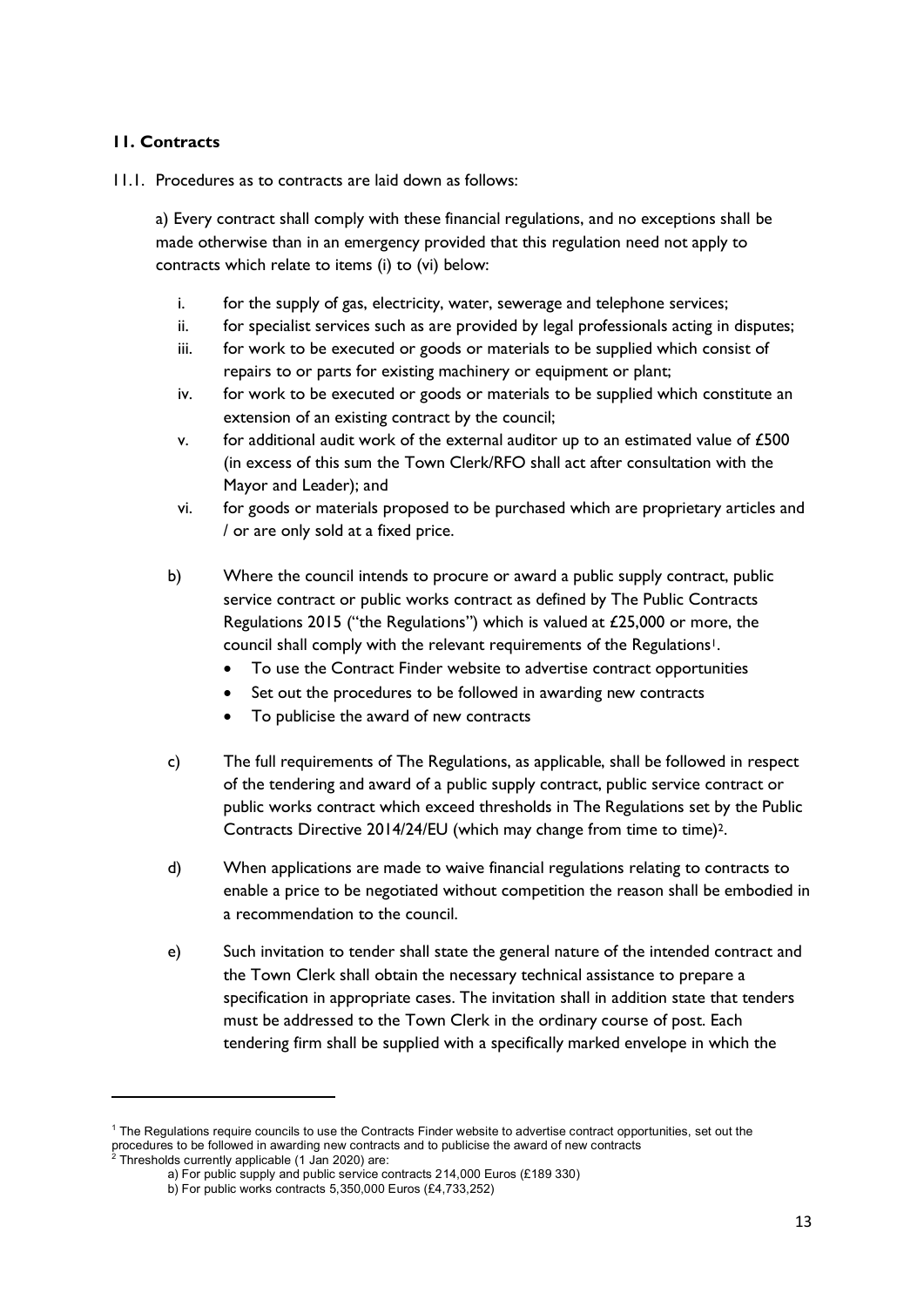tender is to be sealed and remain sealed until the prescribed date for opening tenders for that contract.

- f) All sealed tenders shall be opened at the same time on the prescribed date by the Town Clerk in the presence of at least one member of council.
- g) Any invitation to tender issued under this regulation shall be subject to Standing Orders 27 and shall refer to the terms of the Bribery Act 2010.
- h) When it is to enter into a contract of less than  $£25,000$  and above  $£7,500$  in value for the supply of goods or materials or for the execution of works or specialist services other than such goods, materials, works or specialist services as are excepted as set out in paragraph (a) the Town Clerk or relevant officer shall strive to obtain 3 quotations (priced descriptions of the proposed supply); where the value is below  $£7,500$  and above  $£3,000$  officers shall strive to obtain two quotes or estimates and the Town Clerk shall have the discretion to determine the successful contractor. For individual purchases under  $£3,000$ , the Town Clerk shall have discretion to achieve the best value for goods or services. Otherwise, Regulation 10.3 above shall apply.
- i) The council shall not be obliged to accept the lowest or any tender, quotation or estimate.
- j) Should it occur that the council, or the Town Clerk under delegation, does not accept any tender, quote or estimate, the work is not allocated and the council requires further pricing, provided that the specification does not change, no person shall be permitted to submit a later tender, estimate or quote who was present when the original decision-making process was being undertaken.
- k) Due regard shall be given to 'fair trade' alternatives and the promotion of sustainable development, and the Council's commitment to carbon reduction in the purchase of goods and drawing up of specifications
- l) Where possible, opportunities should be afforded to local businesses to quote for the provision of goods and services.

## **12. Payments under contracts for building or other construction works**

- 12.1. Payments on account of the contract sum shall be made within the time specified in the contract by the RFO upon authorised certificates of the architect or other consultants engaged to supervise the contract (subject to any percentage withholding as may be agreed in the particular contract).
- 12.2. Where contracts provide for payment by instalments the RFO shall maintain a record of all such payments. In any case where it is estimated that the total cost of work carried out under a contract, excluding agreed variations, will exceed the contract sum of 5% or more a report shall be submitted to the council.
- 12.3. Any variation to a contract or addition to or omission from a contract must be approved by the council/Town Clerk to the contractor in writing, the council being informed where the final cost is likely to exceed the financial provision.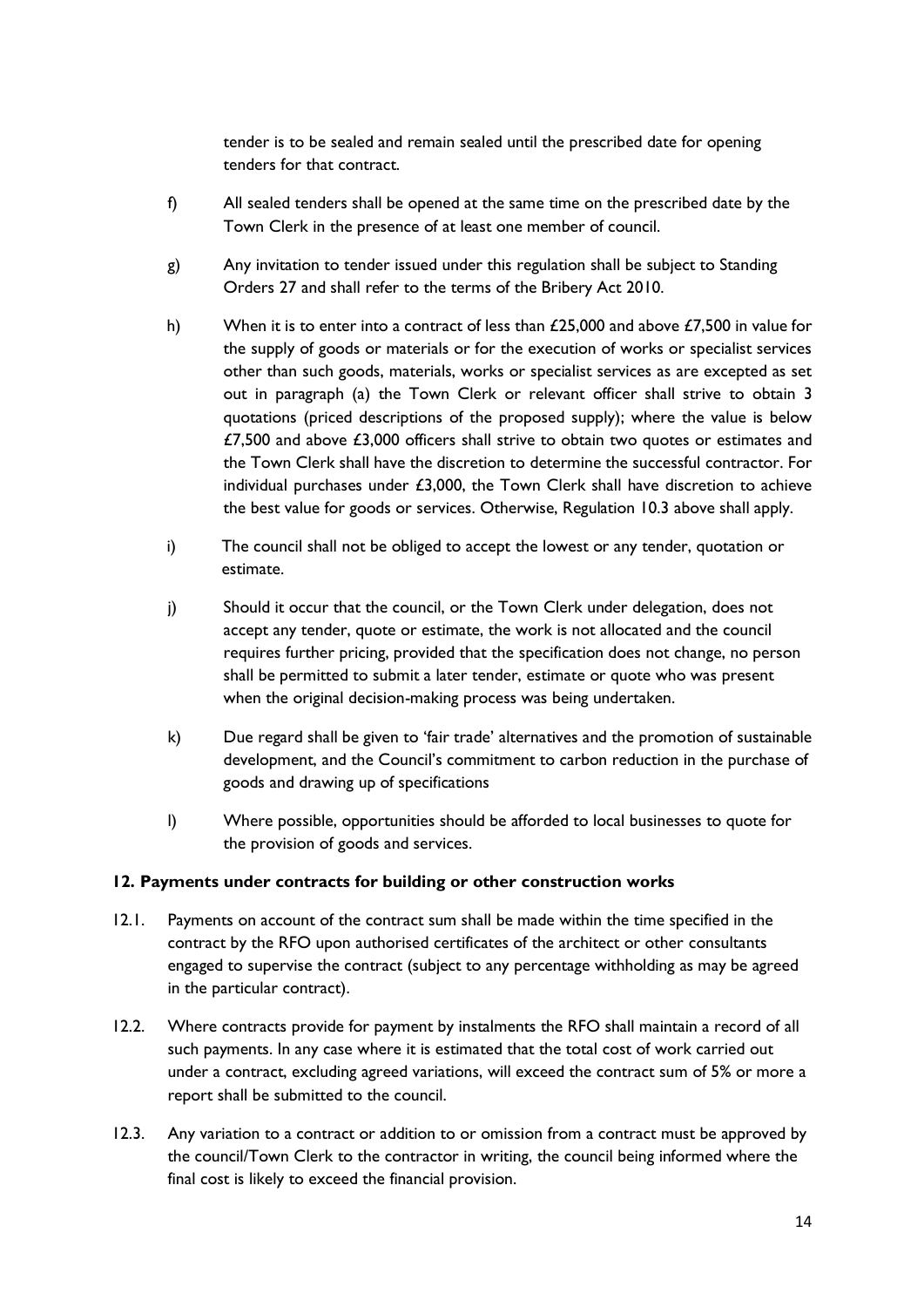## **13. Stores and equipment**

- 13.1. The officer in charge of each section shall be responsible for the care and custody of stores and equipment in that section.]
- 13.2. Delivery notes shall be obtained in respect of all goods received into store or otherwise delivered and goods must be checked as to order and quality at the time delivery is made.
- 13.3. Stocks shall be kept at the minimum levels consistent with operational requirements.
- 13.4. The RFO shall be responsible for periodic checks of stocks and stores at least annually.

#### **14. Assets, properties and estates**

- 14.1. The Town Clerk shall make appropriate arrangements for the custody of all title deeds and Land Registry Certificates of properties held by the council. The RFO shall ensure a record is maintained of all properties held by the council, recording the location, extent, plan, reference, purchase details, nature of the interest, tenancies granted, rents payable and purpose for which held in accordance with Accounts and Audit Regulations.
- 14.2. No tangible moveable property shall be purchased or otherwise acquired, sold, leased or otherwise disposed of, without the authority of the council or approved budgets, together with any other consents required by law, save where the estimated value of any one item of tangible movable property does not exceed £5,000.
- 14.3. No real property (interests in land) shall be sold, leased or otherwise disposed of without the authority of the council, together with any other consents required by law. In each case a report in writing shall be provided to council in respect of valuation and surveyed condition of the property (including matters such as planning permissions and covenants) together with a proper business case (including an adequate level of consultation with the electorate where appropriate).
- 14.4. No real property (interests in land) shall be purchased or acquired without the authority of the full council. In each case a report in writing shall be provided to council in respect of valuation and surveyed condition of the property (including matters such as planning permissions and covenants) together with a proper business case (including an adequate level of consultation with the electorate where appropriate).
- 14.5. Subject only to the limit set in Regulation 14.2 above, no tangible moveable property shall be purchased or acquired without the authority of the full council. In each case a report in writing shall be provided to council with a full business case.
- 14.6. The RFO shall ensure that an appropriate and accurate Register of Assets and Investments is kept up to date. The continued existence of tangible assets shown in the Register shall be verified at least annually, possibly in conjunction with a health and safety inspection of assets. Assets above £250 shall be recorded on the register and an inventory of other relevant items shall be maintained.

#### **15. Insurance**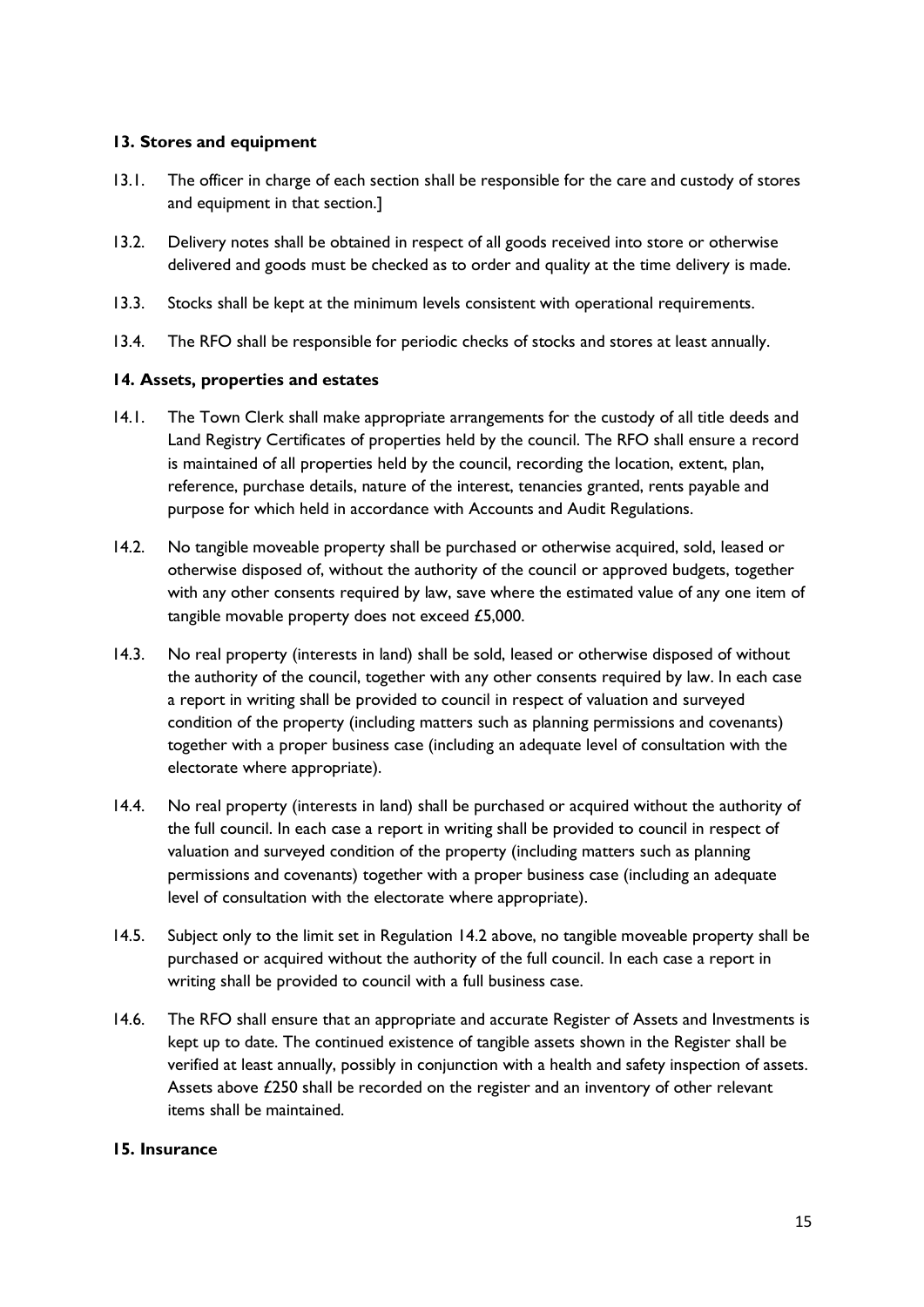- 15.1. Following the annual risk assessment (per Regulation 17), the Town Clerk/RFO shall effect all insurances and negotiate all claims on the council's insurers.
- 15.2. The RFO shall keep a record of all insurances effected by the council and the property and risks covered thereby and annually review it.
- 15.4. The Town Clerk shall be notified of any loss liability or damage or of any event likely to lead to a claim, and shall report these to the Strategy & Finance Working Group at the next available meeting.
- 15.5. All appropriate members and employees of the council shall be included in a suitable form of security or fidelity guarantee insurance which shall cover the maximum risk exposure as determined by the council, or the Strategy & Finance Working Group.

## **16. Charities**

16.1. Where the council is sole managing trustee of a charitable body the Town Clerk/RFO shall ensure that separate accounts are kept of the funds held on charitable trusts and separate financial reports made in such form as shall be appropriate, in accordance with Charity Law and legislation, or as determined by the Charity Commission. The Town Clerk/RFO shall arrange for any audit or independent examination as may be required by Charity Law or any Governing Document.

#### **17. Risk management**

- 17.1. The council is responsible for putting in place arrangements for the management of risk. The Town Clerk shall prepare, for approval by the council, risk management policy statements in respect of all activities of the council. Risk policy statements and consequential risk management arrangements shall be reviewed by the council at least annually.
- 17.2. When considering any new activity, the Town Clerk shall prepare a draft risk assessment including risk management proposals for consideration and adoption by the council.

## **18 Transparency**

The Council will comply with the requirements of the Local Government Transparency Code 2015 (or any subsequently amended version). Payments above £100 and contracts above £5,000 will be published on the Council's website.

#### **19 Materiality**

In defining 'materiality' for decisions that have been delegated (Part 3 of the Openness of Local Government Bodies Regulations 2014) and need to be recorded in accordance with the Regulations, a sum above £10,000 is considered material.

## **20. Suspension and revision of Financial Regulations**

20.1. It shall be the duty of the council to review the Financial Regulations of the council from time to time. The Town Clerk shall make arrangements to monitor changes in legislation or